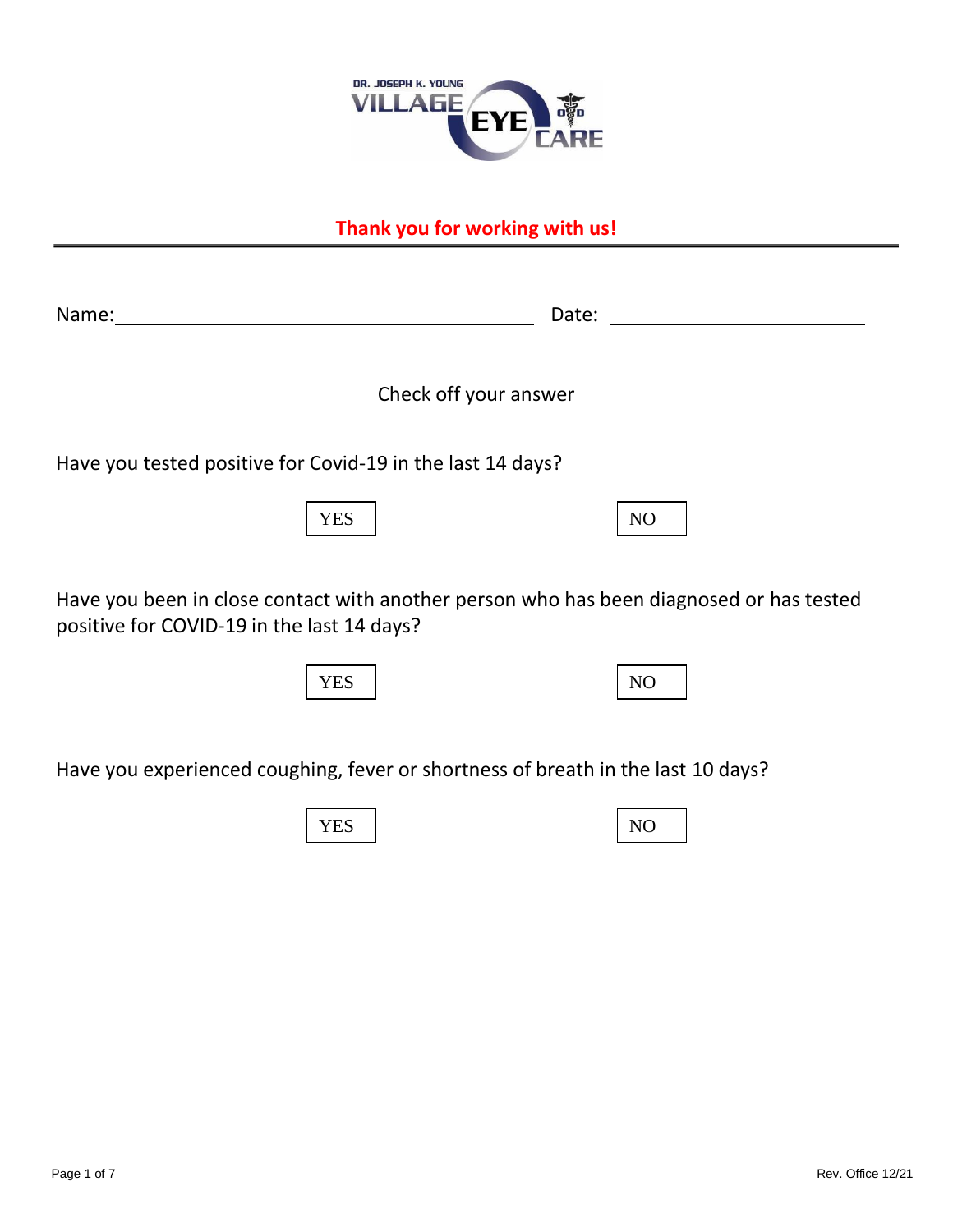INTENTIONALLY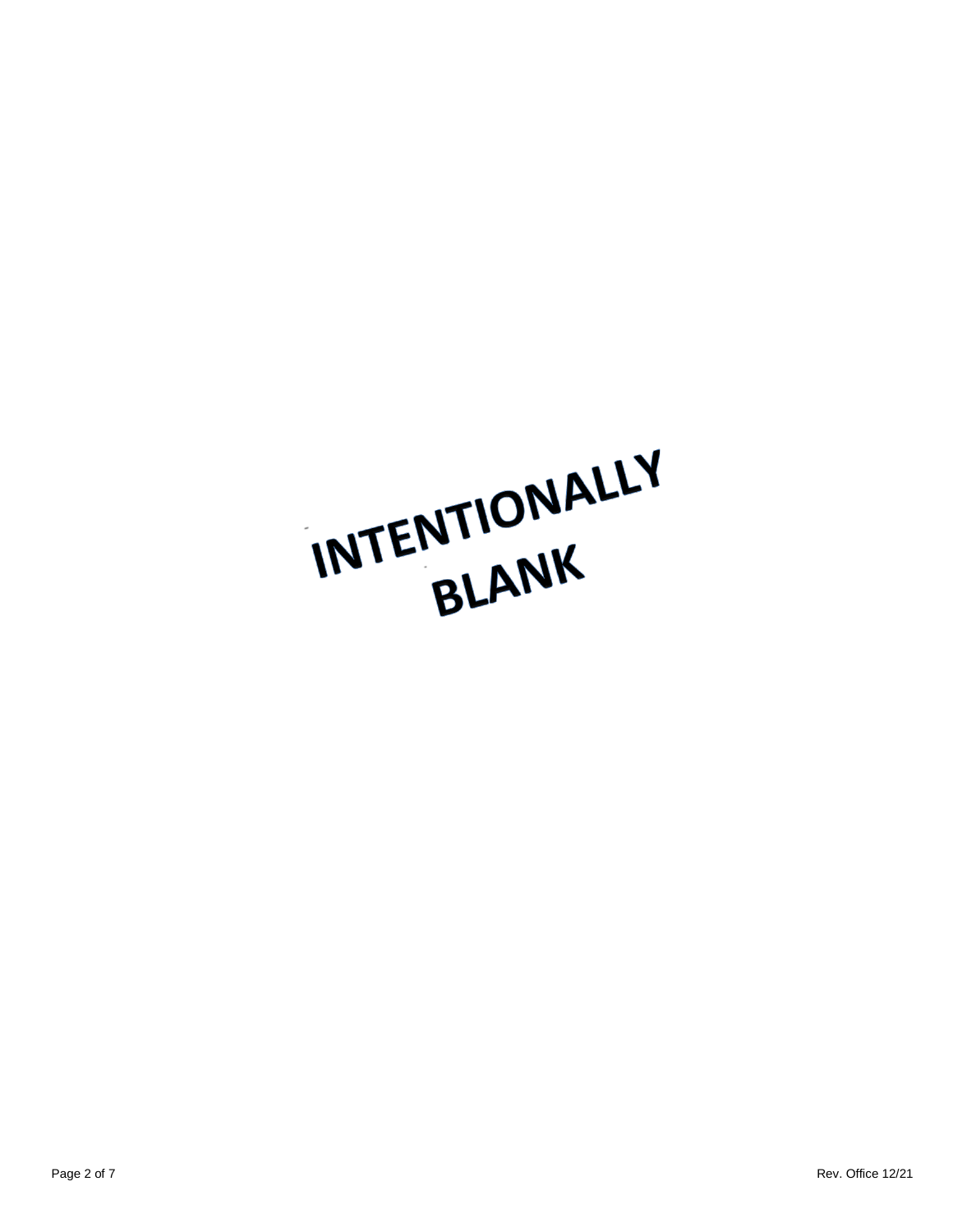# **INTRODUCING OPTOMAP**

| Name: | Date: |
|-------|-------|
|       |       |

We are pleased to offer Optomap Ultra-Wide Digital Retinal Imaging to our patients. It is important for Dr. Young to review your retina health. Optomap Ultra-Wide Digital Retinal Imaging can find issues ranging from retinal detachments/tears to hypertension or diabetes.

The Optomap is eye care technology is used to see the back of the eye. It is much like dilation but avoids the after-effects such as light sensitivity and blurry vision which lasts for a few hours. Optomap is quick and easy allowing you to complete your comprehensive exam significantly faster.

Insurance at this time allows the procedure to be done in a routine examination with a \$39 copay.

Do you want the Optomap?

- $\Box$  Yes. I understand that there is an additional \$39 fee.
- $\Box$  I want to be dilated. I do not want the Optomap.
- $\Box$  I do not want either. Refusal for retinal imaging/dilation must be signed.



Dr. Joseph K. Young @ Village Eye Care **(203) 426-5586 [2020vec@gmail.com](about:blank) [http://www.DrYoung2020.com](about:blank)**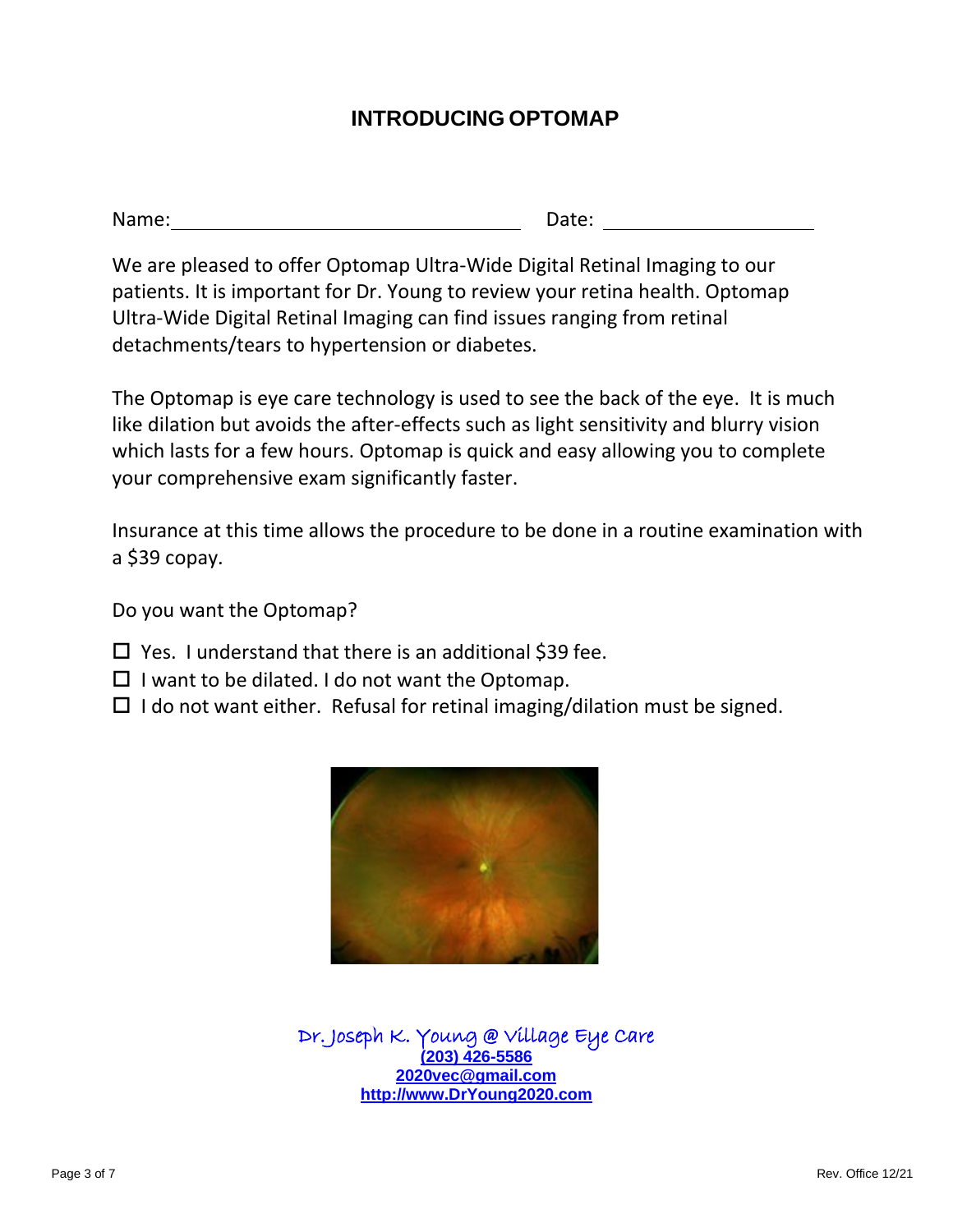INTENTIONALLY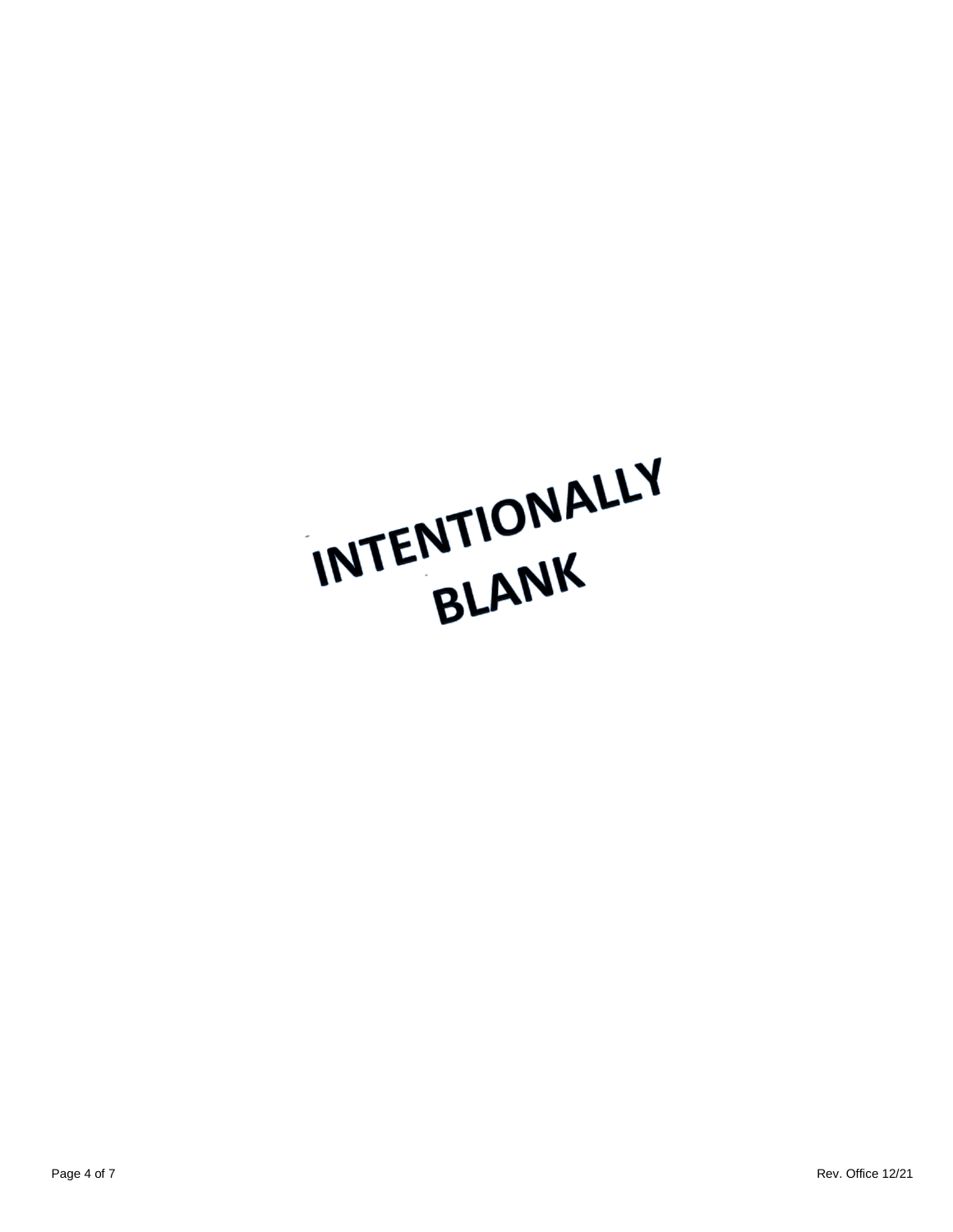### **Medical History Questionnaire**

| Please fill this out to the best of your ability, circling or writing, even if you are an established patient. Quite often symptoms change<br>yearly. Even circling "No" helps Dr. Young assess your vision needs better. |
|---------------------------------------------------------------------------------------------------------------------------------------------------------------------------------------------------------------------------|
|                                                                                                                                                                                                                           |
|                                                                                                                                                                                                                           |
|                                                                                                                                                                                                                           |
|                                                                                                                                                                                                                           |
| Preferred Language: English or Spanish                                                                                                                                                                                    |
|                                                                                                                                                                                                                           |
|                                                                                                                                                                                                                           |
|                                                                                                                                                                                                                           |
| Vision Ins.: $\qquad \qquad$                                                                                                                                                                                              |
| Race: American Indian / Alaska Native / Asian / Black / African American / Hispanic / Native Hawaiian / other Pacific Island / White                                                                                      |
| Please circle your answers below. Don't forget to circle "No" if applicable.                                                                                                                                              |
| Do you wear contacts? Yes or No If yes, what brand & prescription? _________________________________                                                                                                                      |
| Have you ever had eye surgery?<br>$\Box$ Cataract                                                                                                                                                                         |
| $\Box$ Left Eye $\Box$ Right Eye $\Box$ Both                                                                                                                                                                              |
| □ Laser Vision Correction                                                                                                                                                                                                 |
| □ Other:                                                                                                                                                                                                                  |
|                                                                                                                                                                                                                           |
| Has anyone in your family had any of the following?                                                                                                                                                                       |
| Macular Degeneration Yes or No If yes, who? __________________                                                                                                                                                            |
|                                                                                                                                                                                                                           |
|                                                                                                                                                                                                                           |
| Height: _________ Weight: _________ Ethnicity: Hispanic/Latino or Native Hawaiian/other Pacific Island or Neither                                                                                                         |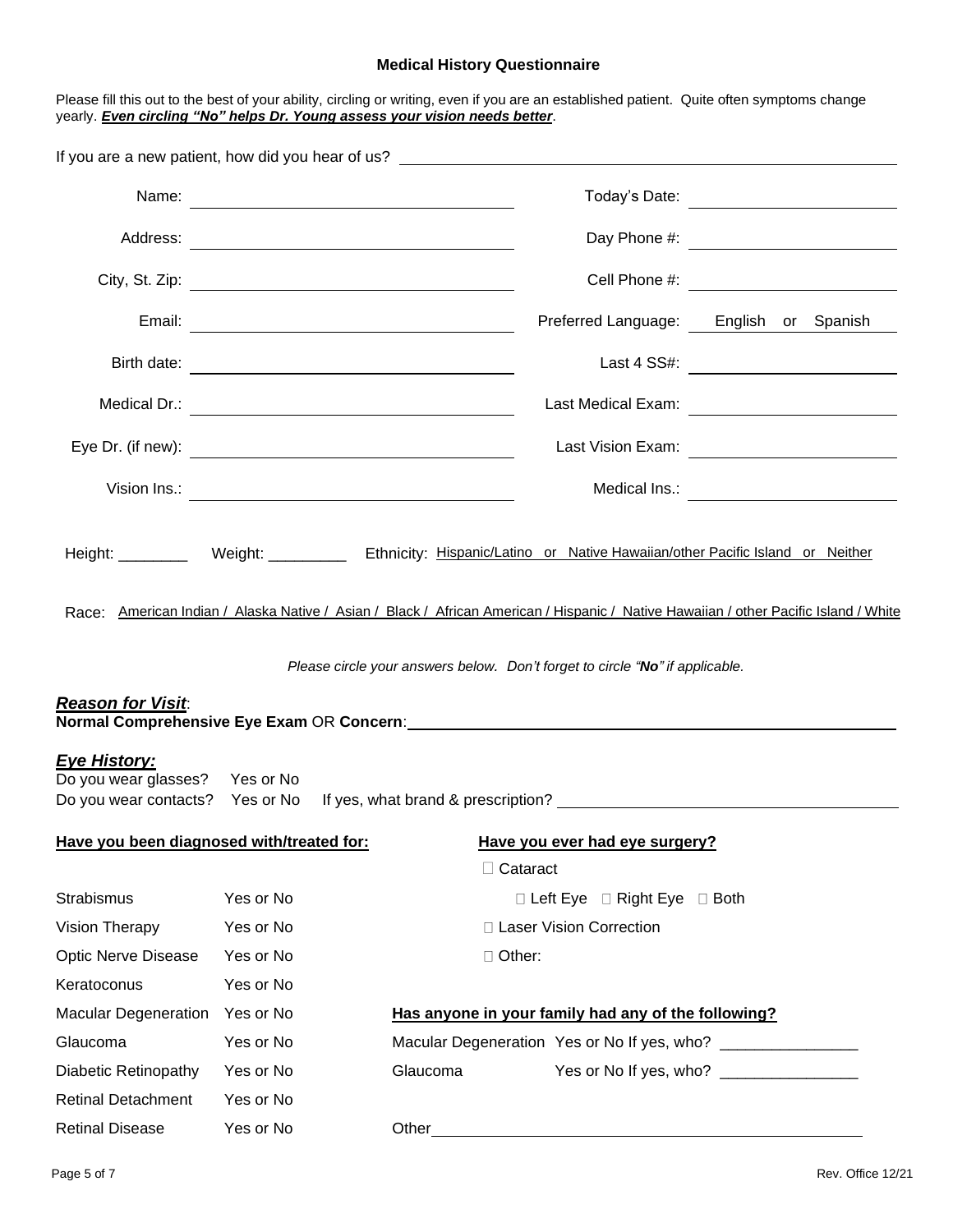#### *Review of Systems:*

Have you ever had problems in the following areas? *Please circle all that apply. Don't forget to circle "No" if applicable.*

| 1)   | Ocular problems such as:                                                         |            |           |
|------|----------------------------------------------------------------------------------|------------|-----------|
|      | Eye Pain, Blurred Vision, Double Vision, Flashes/Floaters, Dryness, Night Vision |            |           |
| 2)   | Allergies?                                                                       | <b>YES</b> | <b>NO</b> |
| 3)   | Vascular/Cardiovascular problems?                                                | <b>YES</b> | <b>NO</b> |
|      | High Blood Pressure □ Other □ ________                                           |            |           |
| 4)   | Constitutional problems (i.e. High Fever or Severe Weight Gain/Loss)?            | <b>YES</b> | <b>NO</b> |
| 5)   | Endocrine problems (i.e. Thyroid or Diabetes)?                                   | <b>YES</b> | <b>NO</b> |
| 6)   | Gastrointestinal problems (i.e. Acid Reflux)?                                    | <b>YES</b> | <b>NO</b> |
| 7)   | Genitourinary problems (i.e. Kidney Stones or Bladder Infections)?               | <b>YES</b> | <b>NO</b> |
| 8)   | Ear, Nose or Throat problems?                                                    | <b>YES</b> | <b>NO</b> |
| 9)   | Lymphatic/Hematologic problems (i.e. Anemia)?                                    | <b>YES</b> | <b>NO</b> |
| 10)  | Immunologic problems?                                                            | <b>YES</b> | <b>NO</b> |
| 11)  | Integumentary/Skin problems (i.e. Rosacea or Eczema)?                            | <b>YES</b> | <b>NO</b> |
| 12)  | Musculoskeletal (i.e. Arthritis or Bone Degeneration)?                           | <b>YES</b> | <b>NO</b> |
| 13)  | Neurological problems (i.e. Migraines or Seizures)?                              | <b>YES</b> | <b>NO</b> |
| (14) | <b>Psychiatric Matters?</b>                                                      | <b>YES</b> | <b>NO</b> |
| 15)  | Respiratory problems (i.e. Asthma or Emphysema)?                                 | <b>YES</b> | <b>NO</b> |

#### **Any Additional Information**:

**Medical History:** Please list **ALL** medications you are taking including eye drops, over-the counter and medications that you may not think is relevant. Many medications have ocular side effects.

\_\_\_\_\_\_\_\_\_\_\_\_\_\_\_\_\_\_\_\_\_\_\_\_\_\_\_\_\_\_\_\_\_\_\_\_\_\_\_\_\_\_\_\_\_\_\_\_\_\_\_\_\_\_\_\_\_\_\_\_\_\_\_\_\_\_\_\_\_\_\_\_\_\_\_\_\_\_\_\_\_\_\_\_\_\_\_\_\_\_\_\_\_\_\_ \_\_\_\_\_\_\_\_\_\_\_\_\_\_\_\_\_\_\_\_\_\_\_\_\_\_\_\_\_\_\_\_\_\_\_\_\_\_\_\_\_\_\_\_\_\_\_\_\_\_\_\_\_\_\_\_\_\_\_\_\_\_\_\_\_\_\_\_\_\_\_\_\_\_\_\_\_\_\_\_\_\_\_\_\_\_\_\_\_\_\_\_\_\_\_

| <b>Medication Allergies:</b> | Yes or No | If yes, name of medication(s): $\frac{1}{\sqrt{1-\frac{1}{\sqrt{1-\frac{1}{\sqrt{1-\frac{1}{\sqrt{1-\frac{1}{\sqrt{1-\frac{1}{\sqrt{1-\frac{1}{\sqrt{1-\frac{1}{\sqrt{1-\frac{1}{\sqrt{1-\frac{1}{\sqrt{1-\frac{1}{\sqrt{1-\frac{1}{\sqrt{1-\frac{1}{\sqrt{1-\frac{1}{\sqrt{1-\frac{1}{\sqrt{1-\frac{1}{\sqrt{1-\frac{1}{\sqrt{1-\frac{1}{\sqrt{1-\frac{1}{\sqrt{1-\frac{1}{\sqrt{1-\frac{1}{\sqrt{1$ |           |  |
|------------------------------|-----------|-------------------------------------------------------------------------------------------------------------------------------------------------------------------------------------------------------------------------------------------------------------------------------------------------------------------------------------------------------------------------------------------------------|-----------|--|
| <b>Pregnant or Nursing:</b>  | Yes or No |                                                                                                                                                                                                                                                                                                                                                                                                       |           |  |
| <b>Social History:</b>       |           |                                                                                                                                                                                                                                                                                                                                                                                                       |           |  |
| Do you drink alcohol?        | Yes or No | Do you smoke?                                                                                                                                                                                                                                                                                                                                                                                         | Yes or No |  |

I have answered these questions to the best of my knowledge. *All unanswered questions are assumed as "No" or "None".* I have read and understand the HIPAA statement that has been posted in the office of Village Eye Care.

### **Patient/Guardian Signature**: \_\_\_\_\_\_\_\_\_\_\_\_\_\_\_\_\_\_\_\_\_\_\_\_\_\_\_\_\_\_\_\_\_\_\_\_\_\_\_\_\_\_\_\_\_\_\_\_\_\_\_\_\_\_\_\_\_\_\_\_\_\_\_\_\_\_\_\_\_\_